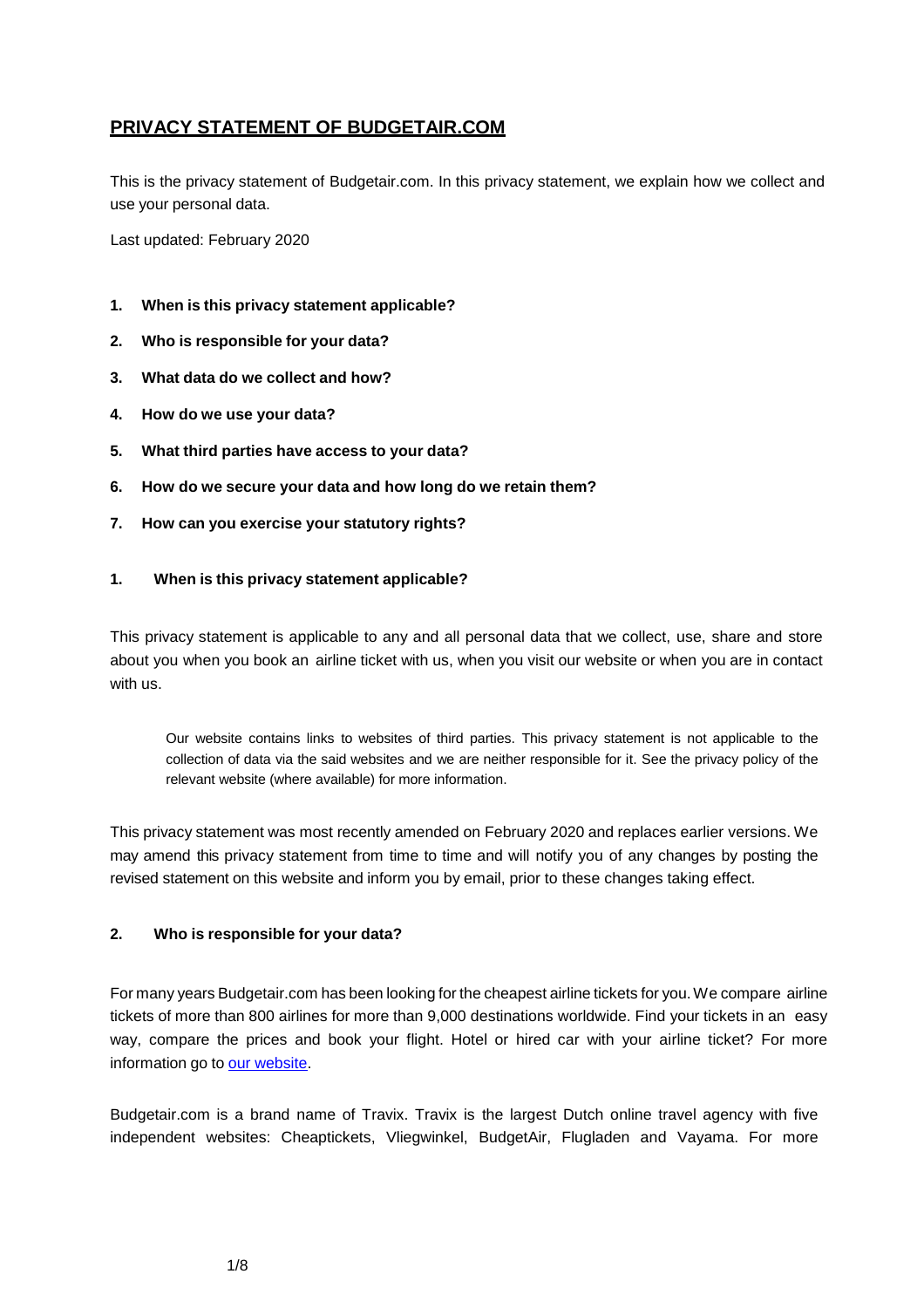information go to the [website](https://www.travix.com/) of Travix.

Travix Nederland B.V., established at the Piet Heinkade 55 in Amsterdam, is responsible for the collection and use of your personal data as described further in this privacy statement. The responsible Data Protection Officer (DPO) is Marein Roelandschap, and can be reached by email on [dpo@travix.com.](mailto:dpo@travix.com) If you have questions, comments or complaints about the use of your personal data by Travix then contact our [customer service.](https://www.budgetair.co.uk/customer-service)

## **3. What data do we collect and how?**

We collect five categories of personal data about you: (1) name and contact details, (2) booking details, (3) data that we collect when you contact our customer service, (4) data that we collect when you visit our website or read our newsletter, and (5) social media details.

### 1. Name and contact details

These are the data that you enter when you book an airline ticket, e.g. your given names and surname, date of birth, address and place of residence and your telephone number and email address.

When you create a My Trip account then we register your login details and other information that you enter or change in your account. If you travel for business purposes, then you can enter your company name when you book. If you travel with somebody else, then we also collect a part of the data outlined in this section about your fellow travelers.

### 2. Booking details

Booking details are the data about the airline ticket that you purchased from us. For instance, flight information (flight date, destination, price, etc.), data about the hotel you booked (number of nights, type of room, price, etc.) or the car that you hired (type of car, price, etc.). We also record what potential additional services you purchased, e.g. an airline ticket guarantee, travel insurance, service package, additional luggage or a parking space at Schiphol.

To book an airline ticket we need your passport number for certain destinations. You can also enter customer numbers of third parties (e.g. your frequent flyer number) if you want to qualify for the relevant privileges or other benefits. With your consent, we save these numbers and your travel preferences (e.g. whether you travel for personal or business purposes and what your favorite airport is) in your My Trip account.

When you order an airline ticket, you are forwarded to the payment environment to complete your order. To complete this payment, you must enter your payment details, e.g. a bank account or credit card number.

Via our website, you can indicate if you want to bring along special luggage on your flight, e.g. medical luggage or a wheelchair. In pursuance of privacy legislation, these data are qualified as sensitive as they refer to your health. By entering these kinds of data, you agree that we collect, use and share these data with third parties for the objectives described in section 4.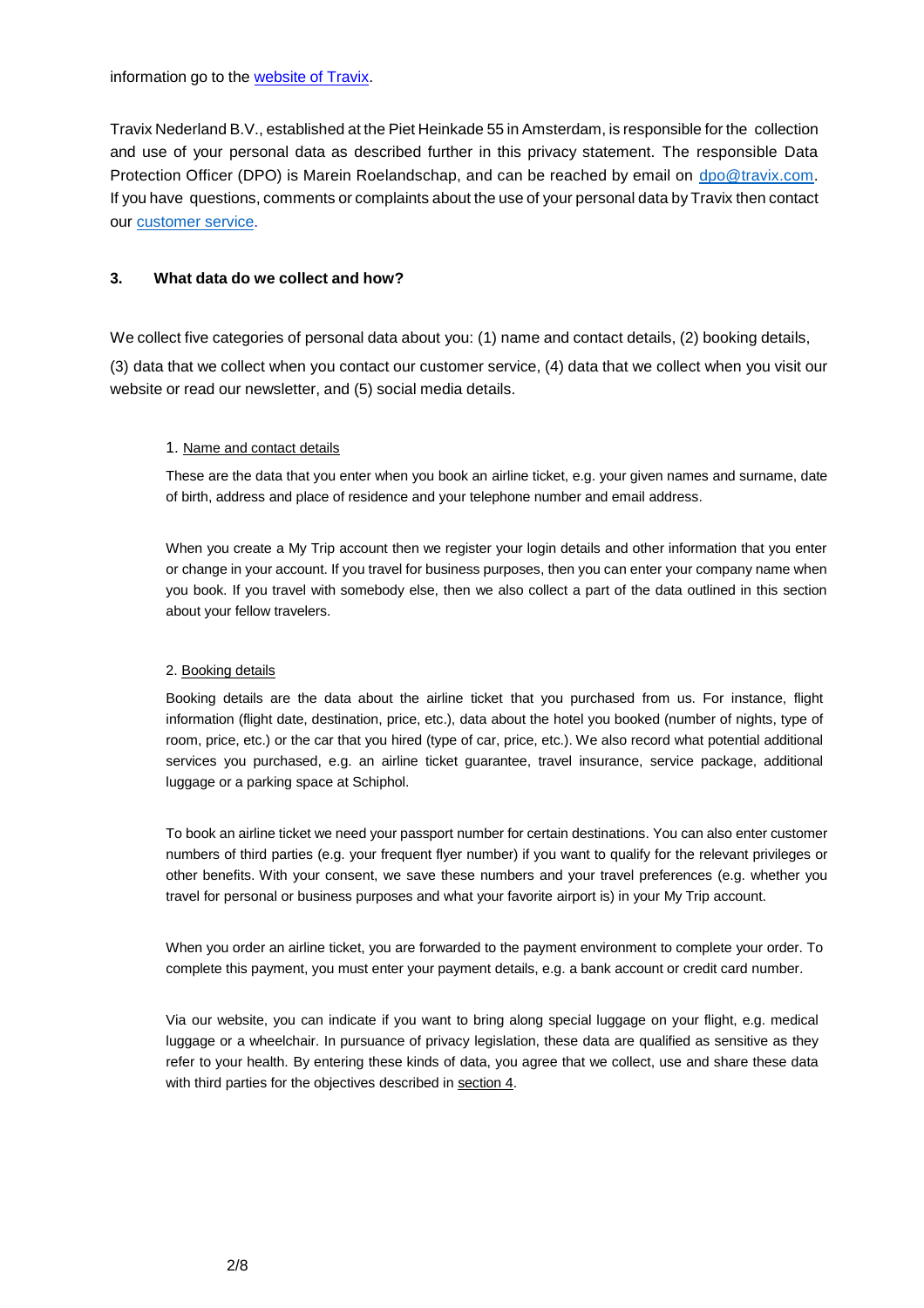#### 3. Data that we collect when you contact our customer service

When you contact our customer service by email, WhatsApp, social media or telephone then we establish these contact moments in our systems. We may record telephone conversations in view of training purposes or to prevent or fight fraud.

#### 4. Data that we collect when you use our website or read our newsletter

When you visit our website, we register, inter alia, your IP address, type of browser and web browsing behavior. We register, for instance, if you are looking for European destinations or actually beyond. We also collect this information via cookies, scripts, pixel tags and similar technologies. See our cookie [statement](https://www.budgetair.co.uk/conditions) for more information. If you receive a newsletter from us, then we register when you open this newsletter or when you click on a link.

### 5. Social media details

Depending on the settings of your social network, we may receive information from the provider of the said service. If you, for instance, create a My Trip account via your Facebook or Google account then we may receive a part of your public social media profile, including your user name, profile photo, "likes" and friends. Also, if you communicate with us via our social media pages (e.g. when you place a comment, upload a photo or click the "like" button) we may receive these data. See the privacy policy of your social media provider for more information about the personal data that we receive and how you can change your settings.

We collect the aforementioned data in three ways: (1) we record the data that you enter when you book an airline ticket, create a My Trip account or contact our customer service, (2) we automatically record data when you surf on our website, open a newsletter or communicate with us via social media, and (3) we receive data about you from Travix group companies, social media networks and our partners, e.g. Booking.com.

## **4. How do we use your data?**

Budgetair.com uses your data for four objectives: (1) for the supply of our services and for maintaining contact with you, (2) for research to improve our services, (3) for direct marketing based on your preferences and behavior, and (4) for our administration and for compliance with legislation and regulations.

### 1. For the supply of our services and for maintaining contact with you

When you book an airline ticket, hotel or car, we use the data as described in section 3 for this. We use your name, passport number and other personal data to, for instance, issue the e-ticket and to book your hotel or car. We forward your frequent flyer number to your airline in order that they can book saved points on your account.

We only supply your medical data (e.g. a requested wheelchair or details about your medical luggage) to the airline in order that they can provide you with the requested care. We do not use these data for other objectives.

We use your contact details to communicate with you. Think about, for instance, sending your e-ticket or warning you by email that you can check-in with your airline. We also use your contact details to answer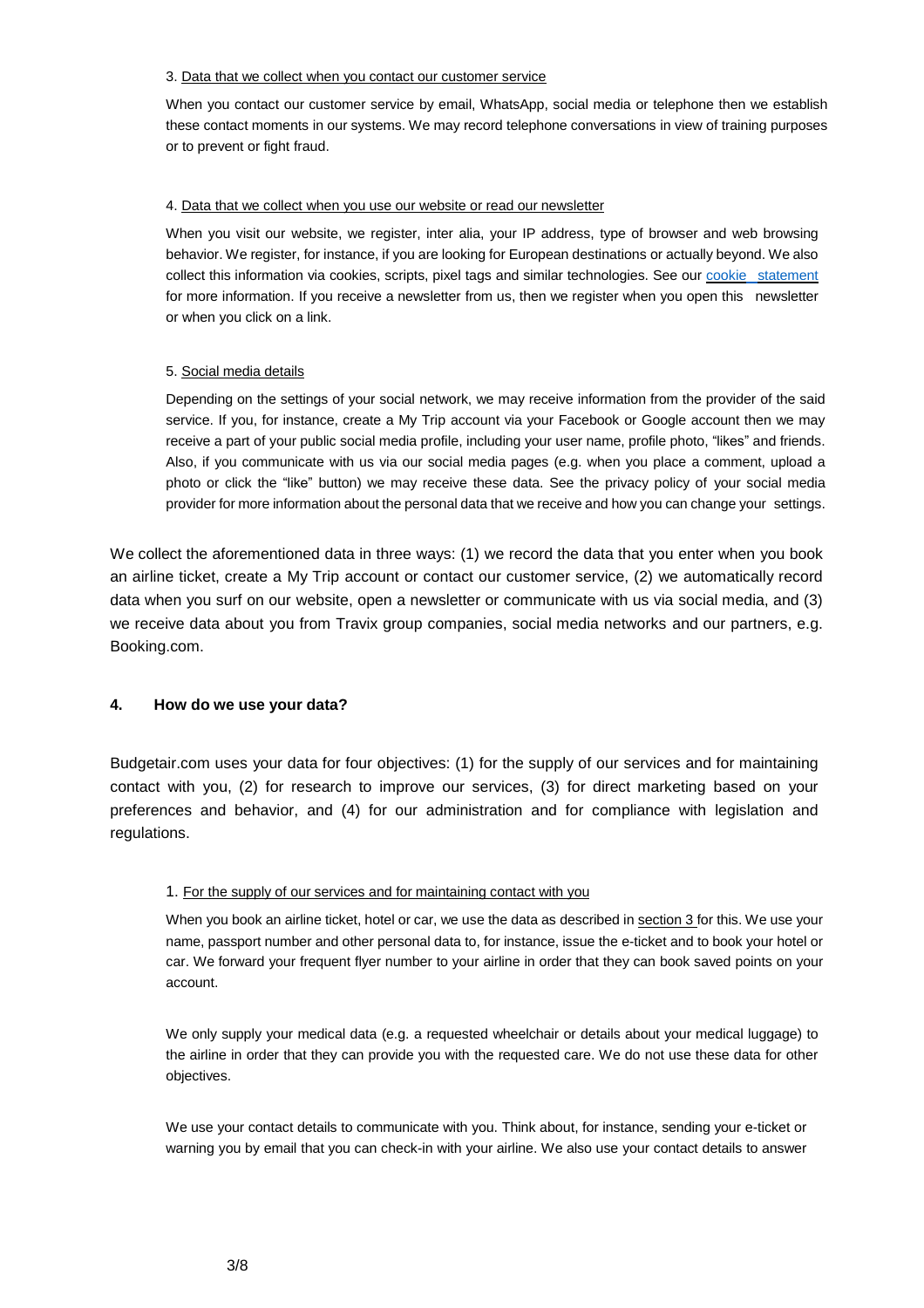your questions when you contact our customer service.

We use your payment details to handle your payment. Our fraud department checks, in association with our payment provider, if there is question of a fraudulent booking that uses, for instance, a stolen or blocked credit card.

#### 2. For research to improve our services

We research trends with regard to the manner that visitors and customers use our services, website, customer services and social media. We do this to gain insight into the behavior and the preferences of our visitors and customers in order that we can thus improve our services, the content on our website and our customer service. We also use the said insight to develop new services.

For this research, we use automatic tools with which we analyze the data outlined in section 3, including your booking details, additional services you purchased and information about you (such as gender and your residence). Names, email addresses or other information that can be traced back to specific persons are not analyzed, as we are only interested in general trends. We neither use sensitive data. We may also combine the analyzed data with data that we collect with cookies and similar technologies when you visit our website or information that we receive from group companies or from other sources.

#### 3. For direct marketing based on your preferences and behavior

We use your data to send you newsletters, offers or other promotional messages. We do this via email and other digital channels, e.g. apps and social media.

To adapt these messages to your preferences and behavior, we analyze and combine your data. We use automatic tools for this that analyze your data saved in our data management platform. For this purpose, we use your booking details, information about additional services you purchased and information about you (such as gender, residence and your flight preferences). We do not only analyze and combine the data that you entered but also data that we collect via [cookie](https://www.budgetair.co.uk/conditions)s, scripts, pixel tags and similar technologies (see our cookie [statement](https://www.budgetair.co.uk/conditions) for more information), social media and when you contact our customer service.

In our emails, we include personalized offers from Travix and our partners relating to our services and products. For example, we include offers of our own additional services (extra luggage or an insurance) or for services or products from our partner companies in the travel sector (flight tickets, rental cars, hotels, airport parking, insurance products, visa services as well as similar products and services).

We use Custom Audiences of Facebook, DoubleClick and other networks to show you advertisements of Budgetair.com when the said network or an affiliated website is visited. In case you accepted our marketing cookies when you logged on our website, we may send your email address or other identifying data to (for instance) Facebook in order that it can check if you have a Facebook account. To determine our audience, we use your booking details. See the website of your social network for more information about Custom Audiences. By accepting our marketing cookies, you have provided consent for receiving personalized ads on your Facebook timeline or other social media via our cookie policy. If you do not want your email address to be used for Custom Audiences, see our cookie policy on how you can withdraw your consent.

Where we receive your email address in the context of a sale of a service or product, you may regularly receive emails from us with useful travel information, abandoned cart information, information on offers for our services or products which are similar to the services or products that you have already purchased as well as invitations to customer satisfaction surveys and customer reviews, unless you have objected to such use. The legal basis for doing so is our legitimate interest (see a list of our legitimate interests below) in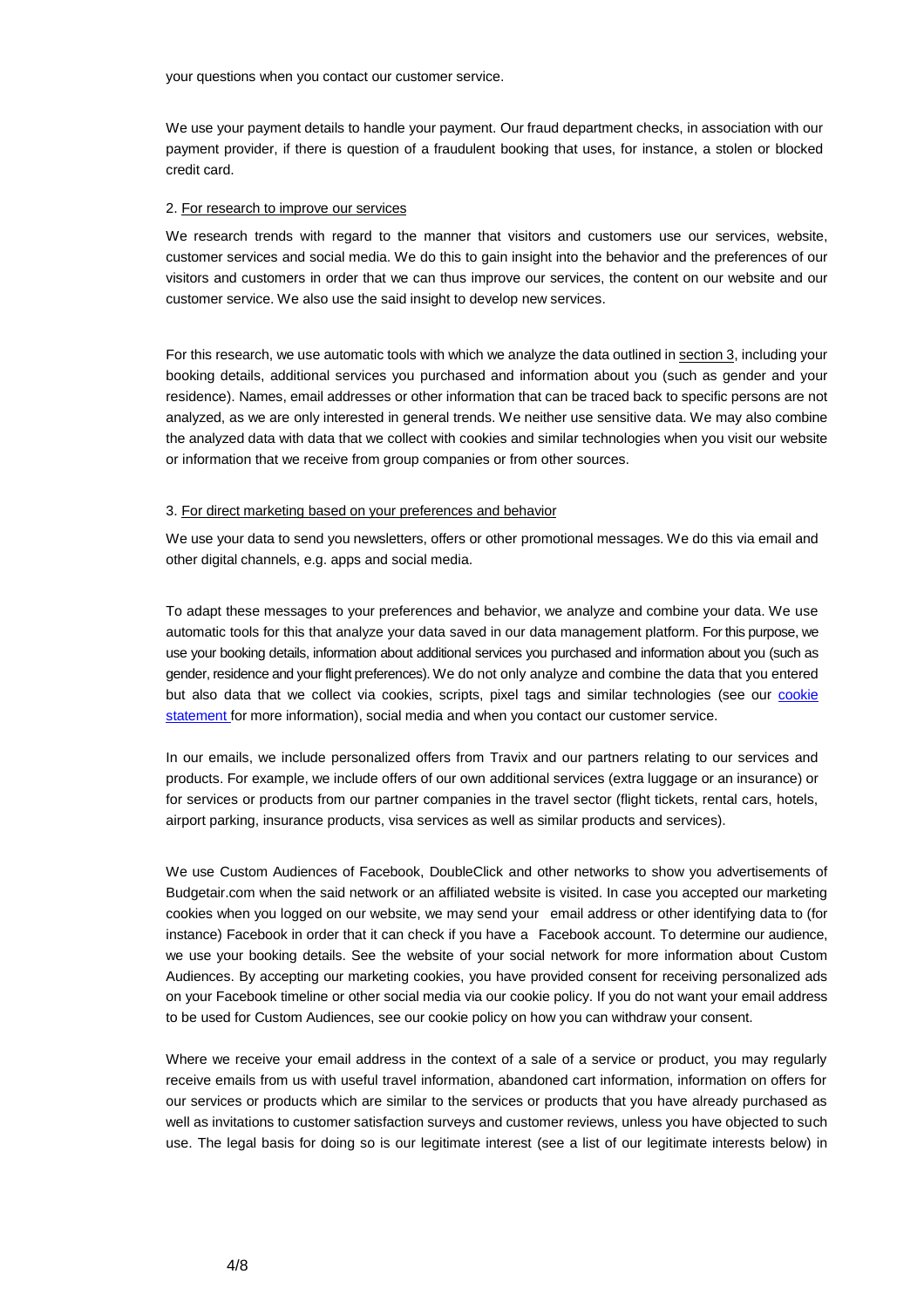approaching our customers for direct marketing purposes, Article 6(1)(f) GDPR. You may object to the use of your email address for this purpose at any time by sending an email to [privacy@travix.com,](mailto:privacy@travix.com) contacting [our customer service](https://www.budgetair.co.uk/customer-service) or by clicking on the 'unsubscribe' link at the bottom of each communication, without incurring any costs other than the transmission costs according to the basic rates.

Furthermore, where you subscribe to our newsletter, you will regularly receive emails from us with offers for our services or products as well as offers for services or products from our partner companies in the travel sector (flight tickets, rental cars, hotels, airport parking, insurance products, visa services as well as similar products and services). In addition, our newsletter gives you the opportunity to take part in sweep stakes / lucky draws, receive abandoned cart information and submit customer reviews and ratings. The legal basis for sending you our newsletters is your consent, Article 6(1)(a) GDPR. You may revoke your consent at any time with effect for the future by clicking on the respective 'unsubscribe' link at the bottom of each newsletter, by sending an email to [privacy@travix.com,](mailto:privacy@travix.com) by adjusting your newsletter preferences in your My Trip account or by contacting [our customer service.](https://www.budgetair.co.uk/customer-service)

When you unsubscribe, you will still receive our service emails (such as your booking confirmation and eticket). You may object to the use of your personal data for direct marketing purposes anytime (please see section 7).

### 4. For our administration and for compliance with legislation and regulations

We use your personal data for internal administration purposes, such as record keeping and to comply with our legal and fiscal obligations.

We collect and use your personal data to provide our services to you, to comply with our statutory obligations, for our legitimate interests or the interests of a third party or with your consent, for example in situations where we collect and use your medical data.

## Our legitimate Interests:

Along with the detailed purposes for which we process your personal data, as listed above, our legitimate interests include the following:

- Security and safety purposes, as well as fraud prevention;
- Providing more personalized services and offerings to you to ensure that your experience with Budgetair.com is as useful and relevant as possible thereby improving your customer experience;
- Contacting you to invite you to participate in real market research.

If you revoke your consent or if you do not supply the data that we need for the performance of the contract with you or to comply with our statutory obligations, then you may not be able to use our services or only to a limited extent.

If we process your personal data for our legitimate interests or the interests of a third party, we have balanced these interests against your privacy interests ensuring that our legitimate interests do not have unfair consequences for your own rights and freedoms. We will take measures to safeguard your privacy interests and to prevent unwarranted harm to you, as appropriate. More information on these balancing tests is available upon request.

Where we process your personal data for our legitimate interests or the interests of a third party, you have the right to object at any time on grounds relating to your particular situation (see section 7).

## **5. What third parties have access to your data?**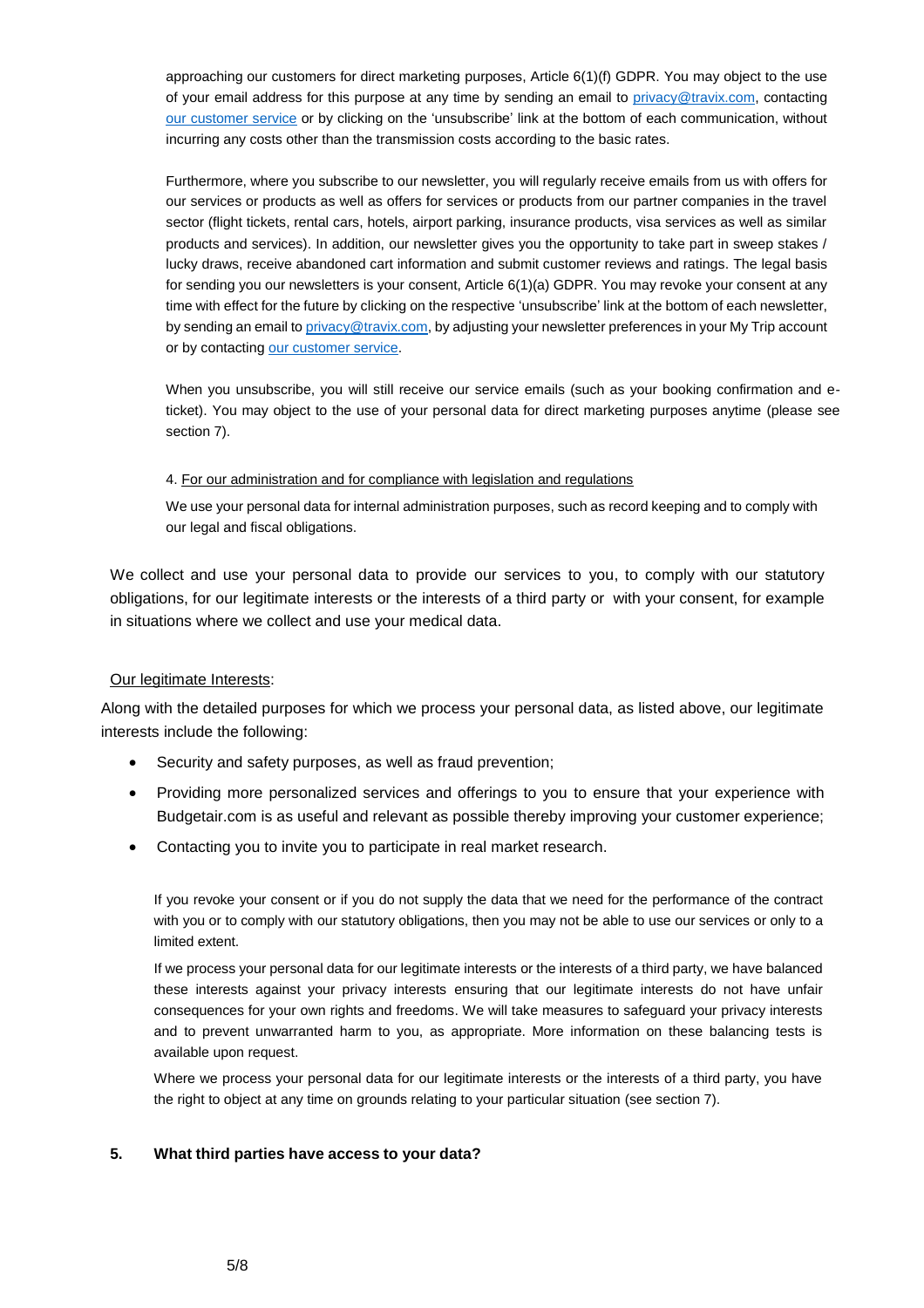We exchange your data with or make your data available to third parties within the framework of the following three objectives: (1) with partners to implement your bookings, (2) with our group companies and brands for support services, statistical research and direct marketing, and (3) with our suppliers who provide supporting services. Only if Travix is by law held to do so shall we supply your data to supervisory authorities, tax authorities and investigate authorities.

## 1. Implement bookings

We supply your data to partners who are directly involved in your booking. We supply your data to, for instance, airlines and other service providers who are involved in the implementation of your flight. When you opt for a travel or cancellation insurance, we supply your data to the insurer. When you reserve a parking space, book a hotel or hire a car, we supply your data to the relevant providers.

## 2. Group support services, research and direct marketing

For the supply of our services we rely on support services provided by Travix group companies. We have, for instance, call centers in India and Curacao so we can provide you customer service around the clock. These group companies have access to your data as required for their business function. Your data are available to Travix Nederland B.V. and are used within the framework of Budgetair.com and other [Travix](https://www.travix.com/) [brands,](https://www.travix.com/) e.g. Vliegwinkel and BudgetAir. Your data are used within these brands for research and direct marketing (see section 4). When you, for instance, book an airline ticket with Budgetair.com then we make sure that you do not receive direct marketing from Vliegwinkel.

### 3. Reliance on supporting services

For the supply of our services we rely on third parties, e.g. IT suppliers, marketing agencies, online advertising companies, credit card companies, payment providers, service providers in the area of fraud prevention and online bookings. We conclude agreements with these third parties in which it is, inter alia, determined that they shall handle your data confidentially and shall secure these data adequately.

Our group companies, partners and service providers are established in the European Union but also beyond. If this kind of party has access to your data, then this constitutes an international transfer of personal data. For example, an Asian airline that receives your data from us within the framework of a booked flight. Travix supplies data to, inter alia, group companies, partners and service providers in India, Singapore, the United States and Russia. The regulations in these countries do not always provide the same level of protection of personal data as the regulations in the Netherlands. Where required, Budgetair.com takes appropriate measures to comply with the requirements that the applicable privacy regulations impose on the international transfer of personal data.

We conclude, for instance, so-called European Model Agreements for the transfer of personal data with our group companies and service providers (see article 46 GDPR). We will also supply personal data to recipients established in the US if they have a valid EU-US Privacy Shield certification (article 45 GDPR). In some cases, we will ask your explicit consent to transfer personal data outside the European Union (article 49 GDPR). If you want to receive a copy of these (contractual) guarantees then please contact our [customer](https://www.budgetair.co.uk/customer-service) service.

## **6. How do we secure your data and how long do we retain them?**

Budgetair.com takes technical and organizational security measures to protect your data against loss or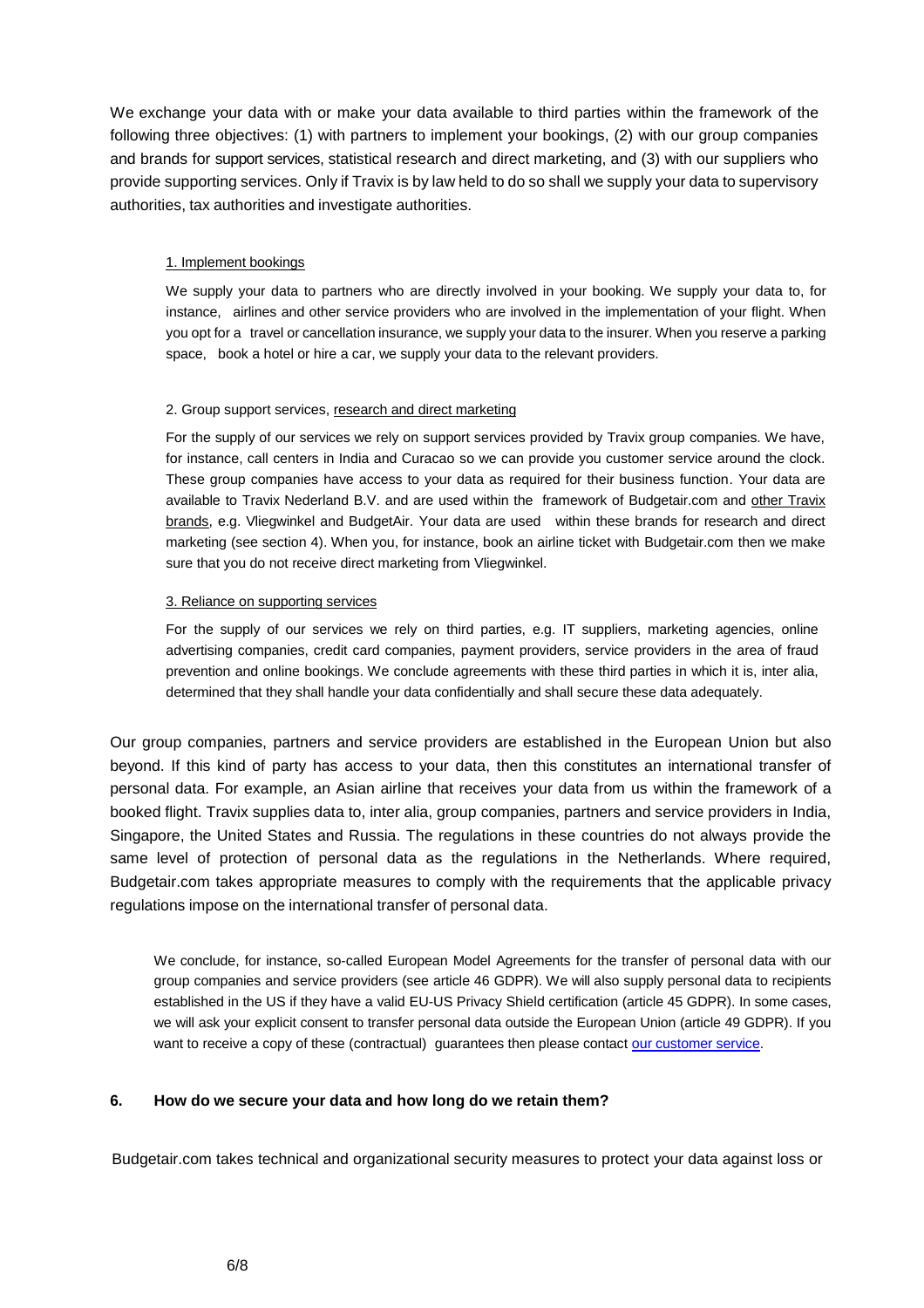unlawful use, e.g. unauthorized insight into data. In this respect, we take the state of the art and the cost of the implementation into account in order that we guarantee an appropriate level of security regarding the risks that the processing and the nature of the data to be protected bring about.

We retain your data as long as required to realize the objectives as described in this privacy statement but generally no longer than 2 years after your last interaction with us, unless in so far as such is necessary for compliance with our statutory obligations or for the benefit of potential disputes. If we no longer require data then we destroy these data or anonymize them in order that they can no longer be linked to you.

## **7. How can I exercise my statutory rights?**

You may contact our customer service to exercise any of the rights you are granted under applicable data protection laws, which includes (1) the right to access your data, (2) to rectify them, (3) to erase them, (4) to restrict the processing of your data, (5) the right to data portability and (6) the right to object to processing. Please note that you may be required to provide additional information to verify your identity. Learn more

## 1. Right to access

You may ask us whether or not we process any of your personal data and, if so, receive access to that data in the form of a copy. When complying with an access request, we will also provide you with additional information, such as the purposes of the processing, the categories of personal data concerned as well as any other information necessary for you to exercise the essence of this right.

## 2. Right to rectification

You have the right to have your data rectified in case of inaccuracy or incompleteness. Upon request, we will correct inaccurate personal data about you and, taking into account the purposes of the processing, complete incomplete personal data, which may include the provision of a supplementary statement. Via your My Trip account you can also obtain insight into your data and you can always consult or correct these data.

### 3. Right to erasure

You also have the right to have your personal data erased, which means the deletion of your data by us and, where possible, any other controller to whom your data has previously been made public by us. Erasure of your personal data only finds place in certain cases, prescribed by law and listed under article 17 of the GDPR. This includes situations where your personal data are no longer necessary in relation to the initial purposes for which they were processed as well as situations where they were processed unlawfully. Due to the way we maintain certain services, it may take some time before backup copies are erased.

### 4. Right to restriction of processing

You have the right to obtain the restriction of the processing of your personal data, which means that we suspend the processing of your data for a certain period of time. Circumstances which may give rise to this right include situations where the accuracy of your personal data was contested but some time is needed for us to verify their (in)accuracy. This right does not prevent us from continue storing your personal data. We will inform you before the restriction is lifted.

### 5. Right to data portability

Your right to data portability entails that you may request us to provide you with your personal data in a structured, commonly used and machine-readable format and to have such data transmitted directly to another controller, where technically feasible. Upon request and where this is technically feasible we will transmit your personal data directly to the other controller.